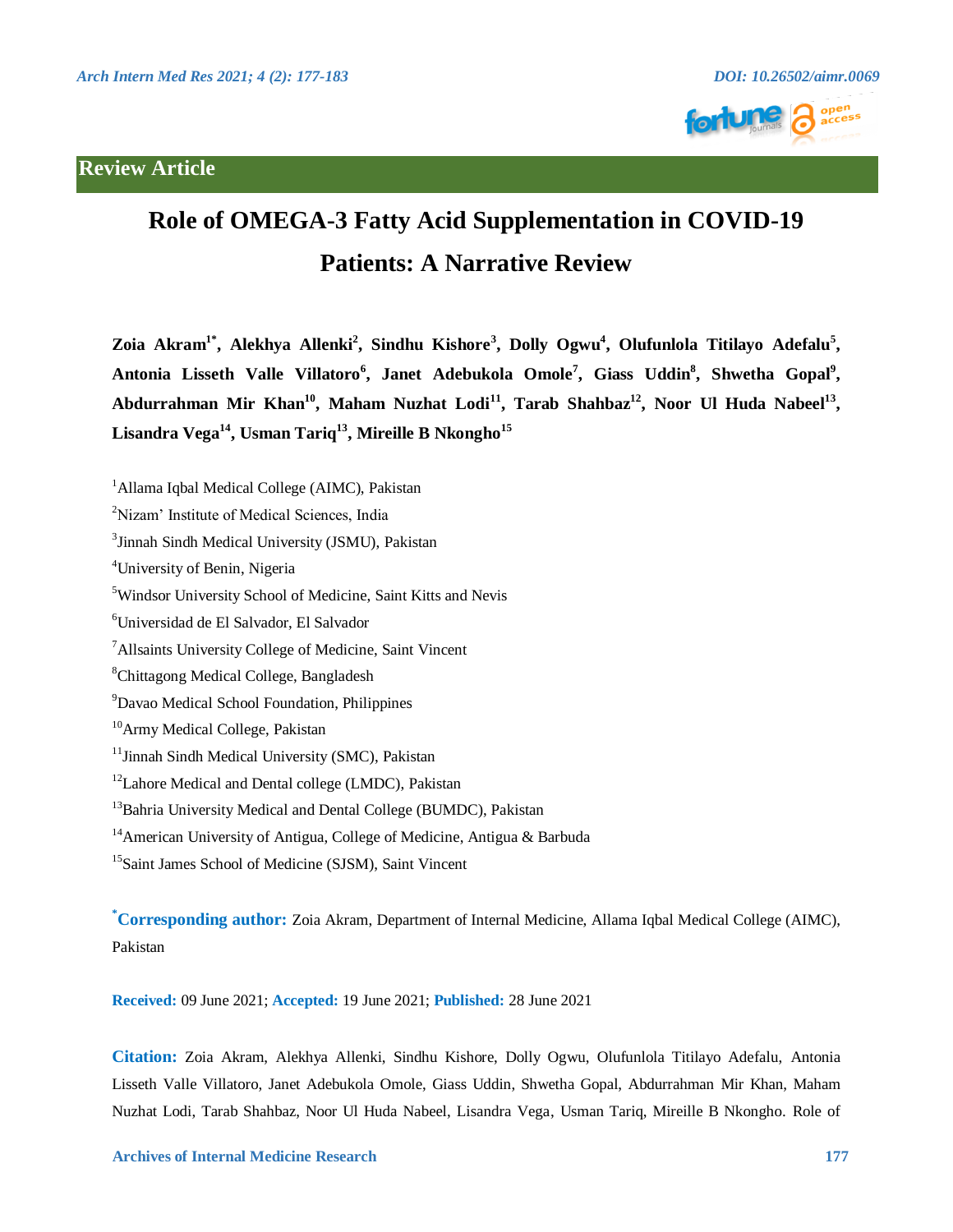OMEGA-3 Fatty Acid Supplementation in COVID-19 Patients: A Narrative Review. Archives of Internal Medicine Research 4 (2021): 177-183.

## **Abstract**

Novel coronavirus 2019 (CoV-2019), also known as acute respiratory syndrome coronavirus 2 (SARS-CoV-2), was declared a pandemic in early 2020. Since then it has continued to spread unabated and has essentially crippled humanity. The nutritional status of a person plays a huge role in his defense against viral infections. Given the evidence of the beneficial effects of n3- PUFAs on the immune system, we aimed to examine the impact of omega-3 supplementation in patients with COVID-19 and gathered data from PubMed. Limited data is avaiable on the association between the two. We have discussed in detail the beneficial effects of n3- PUFAs on the immune system, focusing on their role in critically ill patients with COVID-19. Furthermore, we have also elaborated on the results of a RCT study aimed to see the association between PUFA use and COVID patients outcomes. We conclude that PUFA should be used as a supplementation in COVID patients. However, further studies are needed to fully understand the association.

**Keywords:** Novel Coronavirus 2019; Omega-3 Fatty Acids

## **1. Introduction**

 **Archives of Internal Medicine Research 178** Novel coronavirus 2019 (CoV-2019), also known as acute respiratory syndrome coronavirus 2 (SARS-CoV-2), was declared a pandemic in early 2020 [1]. Since then it has continued to rage unabated and has essentially crippled humanity. Coronavirus is being considered a respiratory virus but other presentations are also possible, and some are frequently emerging [2]. The case fatality varies by age, with the most deaths occurring in patients over 70 years [3]. It has not only affected the mental health of the general public but has

involved in the care of these patients [4]. Studies have demonstrated that fulminant systemic inflammatory pathology and an accompanying coagulopathy instigated by SARS-CoV-2 infection, both contribute to severe disease [3], while hyper inflammation induced by COVID-19 is the main cause of death or end-organ dysfunction [5]. A pair of studies have shown unbridled viral replication, loss of ACE2 expression via shedding or retraction, antibody-dependent enhancement (ADE), imbalanced pro-inflammatory cytokine production, and dysfunctional cellular immunity to be the most prominent factors responsible for these lethal manifestations [6]. Hence, it is very important to understand the role immune modulation can play in decreasing the mortality and morbidity associated with COVID-19. Omega-3 fatty acids (OM3FAs) have a significant role in modulating immune pathways and they are postulated to play a role in modulating the immune system [7] that can help with COVID-19 infection.

also adversely affected the mental health of physicians

Omega-3 fatty acids (OM3FAs) are unsaturated fatty acids. They have one double bond located between the third and fourth omega end carbon. These fatty acids mostly originate from plant sources but can also be found in fish, nuts, leafy green vegetables, and beans [7]. Omega-3 polyunsaturated fatty acids (PUFAs) that are most commonly used clinically include α-linolenic acid (ALA), eicosapentaenoic acid (EPA), and docosahexaenoic acid (DHA). OM3FAs are approved by FDA for treatments of hypertriglyceridemia but studies are being conducted to evaluate their role in type 2 diabetes, cancer, dementia, and cardiovascular diseases. Multiple mechanisms are put forward that can explain their beneficial role in these diseases but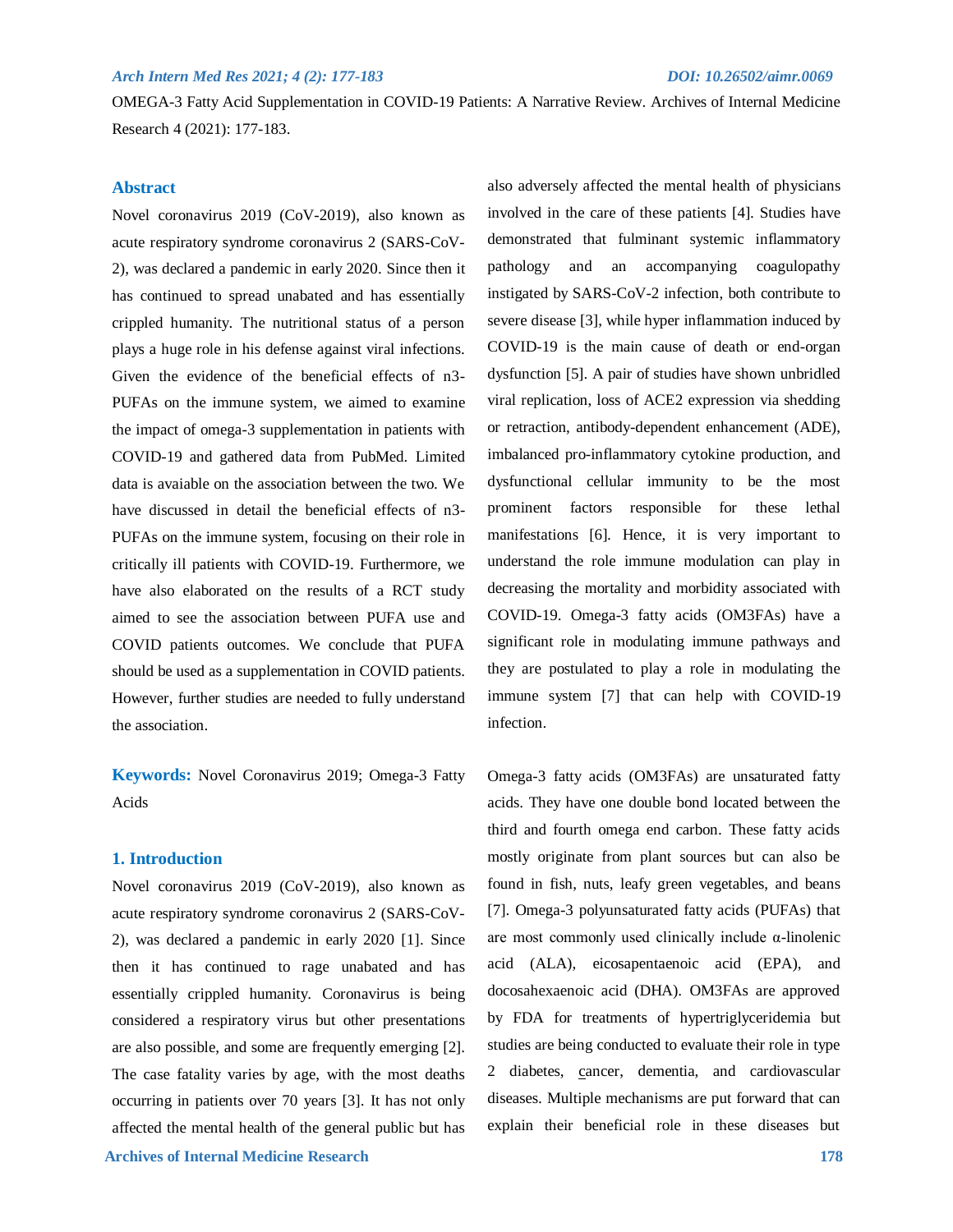previous research has demonstrated that OM3FAs have anti-inflammatory actions [7]. These anti-inflammatory properties can modulate or inhibit several pathways such as those of leukocyte chemotaxis, adhesion molecule expression, cyclooxygenase (COX) activity, and its subsequent eicosanoid production like leukotrienes and prostaglandins from arachidonic acid, pro-inflammatory transcription nuclear factor kappa B (nuclear factor-kB) activation and proinflammatory cytokines (e.g., TNF-alpha, IL-1, IL-6) production. Inhibition or decreased production of these proinflammatory substances can decrease the inflammatory process. Similarly, OM3FAs are also known to activate additional pathways that can decrease the inflammatory process. These include increased production of inflammation settling resolvins, maresins, lipoxins, and protectins; activation of anti-inflammatory transcription factor NR1C3, PPARs and activation of G proteincoupled receptor-120 (GPCR-120).

Thus, OM3FAs have a significant role in modulating immune pathways and they can prove beneficial in viral diseases with the tendency of increased cytokine storms such as that with COVID-19. Omega-3 polyunsaturated fatty acids (n3-PUFAs) can also amplify antiinflammatory responses [5]. Given the evidence of the beneficial effects of n3-PUFAs on the immune system, we aimed to examine the impact of omega-3 supplementation in critically ill patients with COVID-19. We gathered data from previously published randomized controlled trials and case reports for our review article.

## **2. Role of PUFA in Inflammation and Immune System**

 **Archives of Internal Medicine Research 179** The nutritional status of a person plays a huge role in his defense against viral infections. A couple of studies have pointed out that malnourished individuals are more likely to get various infections. Proper nutrition makes

our immune system stronger. Nutritional deficiencies affect the immune response and lead to oxidative stress in the host which can change the genome of the pathogen so that a benign pathogenic virus can convert into a highly virulent one [8]. Omega-3 polyunsaturated fatty acids (n3-PUFAs) are moderators of inflammation and acquired immune responses and can amplify antiinflammatory responses. Essential PUFAs that come from diet participate to control acute and chronic inflammations. They are metabolic precursors of proresolving lipid mediators (SPMs) and omega-3 longchain polyunsaturated fatty acids (omega-3 LC-PUFAs) and help to improve the inflammatory balance. Omega-3 LC-PUFAs interact at different stages of the viral infection, notably on the virus entry and replication. Therefore, the nutritional status of PUFAs is particularly important in tissue inflammatory status and overall immune response [9]. Hence, it can be said that supplementing omega-3 LC-PUFAs to COVID patients can play a role to control inflammation. Omega-3 LC-PUFAs can help in the prevention of the cytokine storm, by decreasing the intensity of inflammation, and thus can reduce the risk of mortality in COVID-19 patients.

## **3. Use of PUFA as Adjunctive Therapy in COVID Patients**

A total of four cases [10,11] were identified in the literature where any form of PUFA was given to the patients diagnosed with COVID-19. The first three cases [10] describe the use of icosapent ethyl (IPE) as a component of supportive treatments in ICU patients with moderate to severe COVID-19 pneumonia. The fourth case [11] describes a mother-daughter duo who developed COVID-19. Looking at the results, it can be said the PUFA should be considered with regular treatment of COVID as it is likely to have favorable outcomes. Cases are described as follows: A 75-yearold patient presented for an abscess but during hospital admission became COVID positive and developed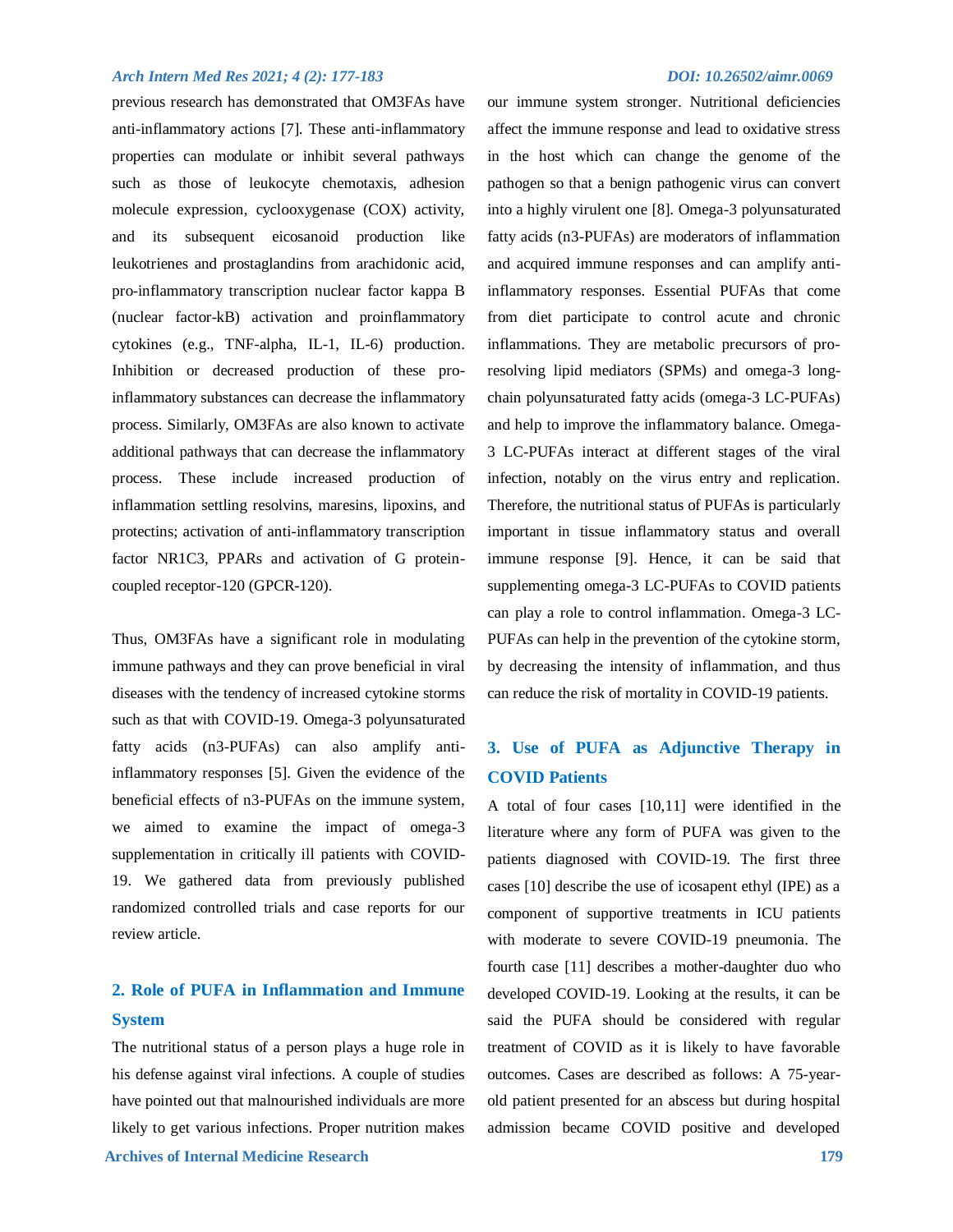ARDS (acute respiratory distress syndrome) secondary to COVID-19. Two days after administration of icosapent ethyl (PUFA), inflammatory markers improved, and he was moved out from the ICU. With icosapent ethyl and antibiotics alone, the patient improved remarkably; quantitatively assessed by a reduction in levels of creatinine and CRP (C-reactive protein) and with the resolution of his tachycardia, tachypnea, and hypoxia [10]. In the second case, a 23 year-old man presented with ARDS and respiratory failure, secondary to COVID-19 infection. Inflammatory markers began trending down after administration of antiviral therapy, immunosuppressive therapy, and convalescent plasma but the patient was still being considered for intubation before administration of icosapent ethyl. Interestingly, 3 days after the addition of icosapent ethyl as an adjuvant, the patient's chest X-ray findings improved, and acutephase reactants declined to near baseline levels. The patient benefitted initially with an immunosuppressive and antiviral regimen, followed by complete resolution of his chest X-ray findings and level of acute-phase reactants near baseline just 3 days after the addition of icosapent ethyl [10].

In the third case, a 24-year-old man was intubated for ARDS secondary to COVID-19. His case is notable in that he only demonstrated improvement primarily while taking icosapent ethyl as an adjunct during his ICU stay.

[10]. In the fourth case, a 53-year-old woman presented to the clinic after exposure to COVID-19. Her 21-yearold healthy daughter was also exposed at the same time. They did not have any symptoms at the initial presentation. Four days after being exposed, both patients developed fever up to 101F. Sore throat, nasal congestion, and cough developed the next day  $(2^{nd}$ symptom day) and anosmia on the fourth day  $(4<sup>th</sup>$ symptom day) after the onset of fever. The patient was started on oral IPE (2g twice daily) on the  $2<sup>nd</sup>$  symptom day. Her daughter declined IPE. They otherwise received only symptomatic care that did not differ between the two. Interestingly, fevers began to subside on the  $2<sup>nd</sup>$  symptom day (SD2) in the mother, however, symptoms persisted on till SD4, and anosmia was also resolved on SD7. On the other hand, her 21-year-old daughter continued to experience sore throat, nasal congestion, and anosmia through SD18. She only had partial relief of symptoms on SD18. By that time, her mother's symptoms were completely resolved. This case presentation signifies the importance of PUFA in modulating the disease course. The two patients with similar genetic backgrounds were exposed in the same manner to COVID-19 and developed similar symptoms. The one treated with IPE as an adjuvant experienced much less severe symptoms later on and the symptoms resolved much earlier in the disease course [11]. Table 1 summarizes these case presentations.

| Gender | Age | <b>Pre-morbids</b> | <b>Initial presentation</b>     | <b>Dose</b> | <b>Outcome</b>         |
|--------|-----|--------------------|---------------------------------|-------------|------------------------|
| Male   | 75  | Hyperlipidemia,    | --                              | Icosapent   | Creatinine and CRP     |
|        |     | Hypertension,      |                                 | ethyl $2 g$ | improved and pt was    |
|        |     | Diabetes mellitus  |                                 | twice a day | discharged from ICU in |
|        |     | type 2 requiring   |                                 | by NG tube  | $2.5$ days.            |
|        |     | insulin, Obesity,  |                                 |             |                        |
|        |     | Benign prostatic   |                                 |             |                        |
|        |     | hyperplasia        |                                 |             |                        |
| Male   | 23  | Obesity, Diabetes  | Presented to the ICU with acute | Icosapent   | AKI resolution with    |

 **Archives of Internal Medicine Research 180**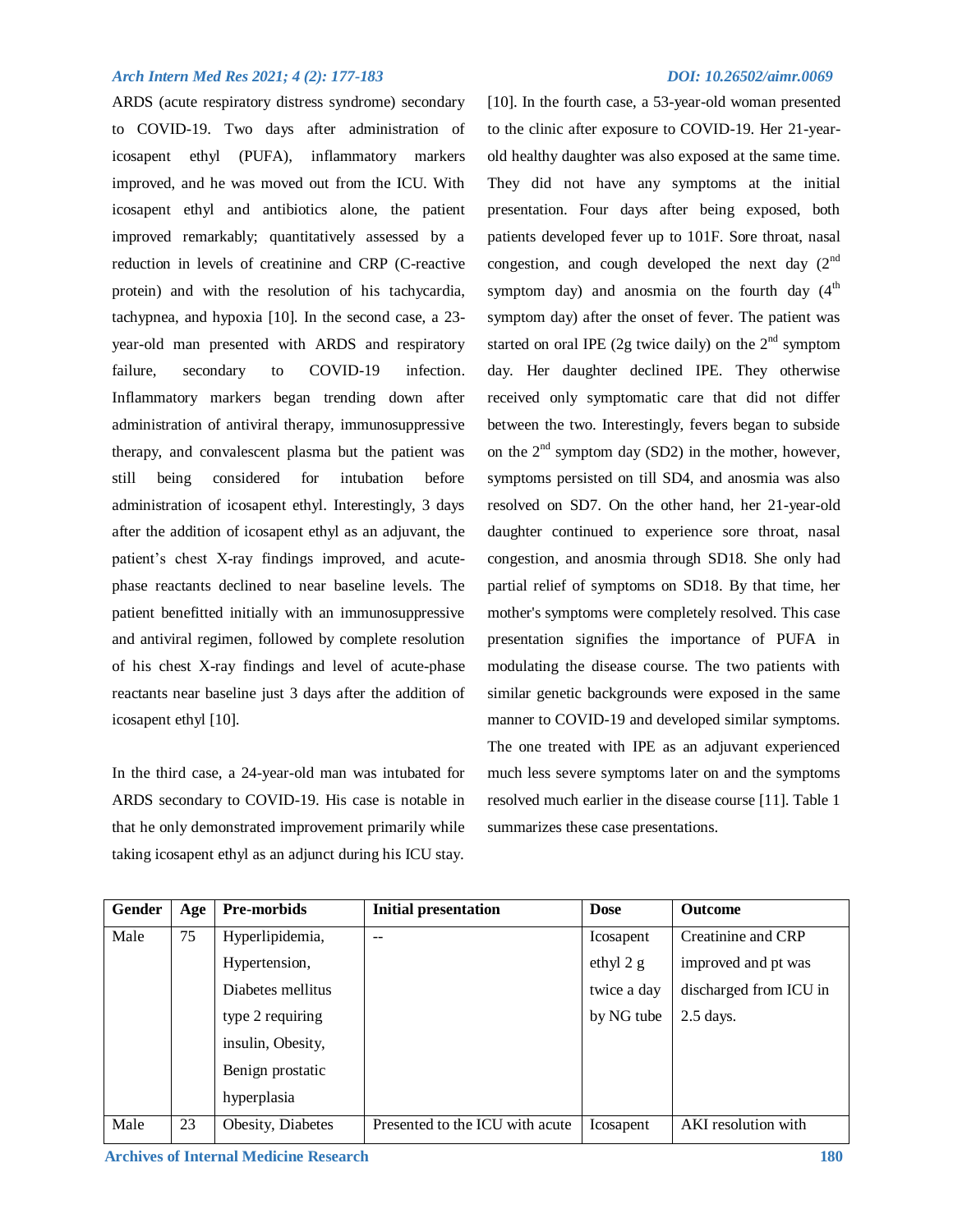|        |    |                | kidney injury (AKI) and          | ethyl 2 g   | improvement in overall     |
|--------|----|----------------|----------------------------------|-------------|----------------------------|
|        |    |                | respiratory failure secondary to | twice a day | status.                    |
|        |    |                | COVID-19.                        | by NG tube  |                            |
| Male   | 24 | Autism         | Admitted to the ICU and          | Icosapent   | IPE appeared to be         |
|        |    |                | intubated for respiratory        | ethyl       | responsible for his        |
|        |    |                | distress and developed ARDS      |             | improvement from septic    |
|        |    |                | in the setting of COVID-19       |             | shock, and ventilatory     |
|        |    |                | pneumonia.                       |             | requirements were          |
|        |    |                |                                  |             | significantly decreased in |
|        |    |                |                                  |             | just 3.5 days.             |
| Female | 53 | Hyperlipidemia | Four days after being exposed    | Oral IPE    | Symptoms resolved          |
|        |    |                | to a confirmed COVID-19 case,    | (2g twice   | faster and the condition   |
|        |    |                | both patients developed persist- | daily).     | improved in the patient    |
|        |    |                | ent fevers up to 101F and later  |             | treated with IPE.          |
|        |    |                | sore throat, nasal conges-tion,  |             |                            |
|        |    |                | and cough on $2nd$ symptom day   |             |                            |
|        |    |                | (SD2) and anosmia on SD4.        |             |                            |

**Table 1:** Illustrates four COVID patients treated with OMEGA fatty acids.

## **4. A Randomized Controlled Trial Assessing the Beneficial Effect of PUFA on COVID Patients**

 **Archives of Internal Medicine Research 181** To the best of our knowledge, there is only one randomized clinical trial [8] that has been performed to study the effect of omega-3 fatty acids on COVID patients. It was carried out in Iran from May to July 2020 in critically ill patients infected with COVID. 128 patients were included in the study. The intervention group received one capsule of 1000 mg omega-3 daily, containing 400 mg EPAs and 200 mg DHAs for 14 days. This supplement was added to their enteral formula. Results of the study revealed that the intervention group had a significantly higher 1-month survival rate and higher levels of arterial pH,  $HCO<sub>3</sub>$ , and Be (base excess). Furthermore, it also supports the hypothesis that omega-3 supplementation can improve the level of indicators of kidney function including BUN, Cr, K, and urine volume. The results also indicated a statistically insignificant increase in

lymphocyte count and GCS (Glasgow Coma Scale). The results are elaborated as follows:

- Effects of omega-3 supplementation on arterial blood gas (ABG) parameters After 14 days, the levels of arterial pH (7.30 vs 7.26,  $F = 19.11$ ,  $P = 0.01$ ),  $HCO<sub>3</sub>$  (22.00 vs 18.17, F = 10.83, P = 0.01), and Be (−4.97 vs −3.59, F = 23.01, P = 0.01) were significantly higher in the intervention group compared with the control group. However, there were no significant differences in  $PO_2$  and  $PCO_2$ between the two groups [8].
- Effects of omega-3 supplementation on 1-month survival rate

The intervention group had a significantly higher 1-month survival rate compared with the control group (21% vs  $3\%$ , P = 0.003). About  $21\%$  (n=6) of the participants in the intervention group and only about  $3\%$  (n = 2) of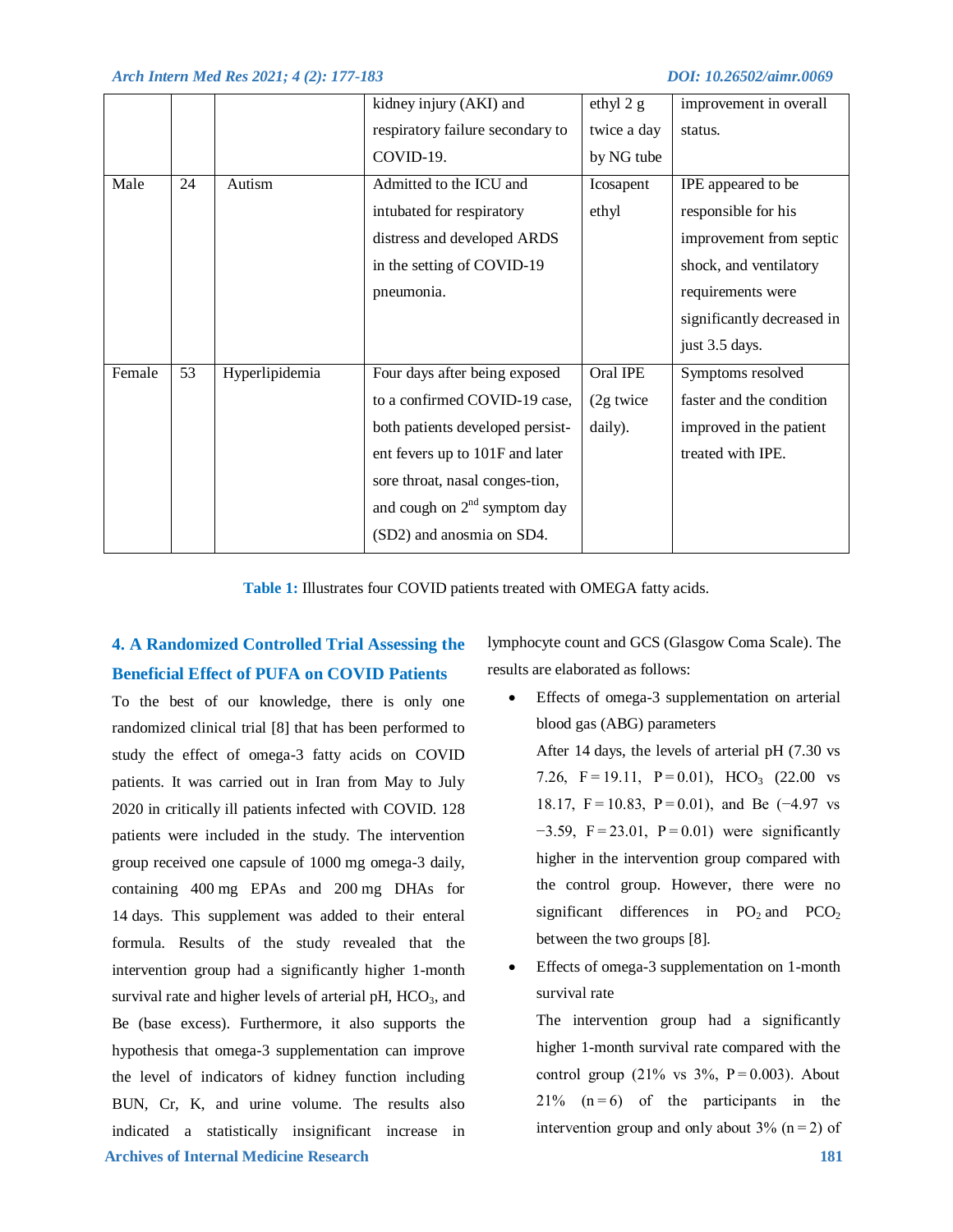the participants in the control group survived at least for 1 month after the beginning of the study [8].

 Effects of omega-3 supplementation on kidney function

Levels of BUN  $(35.17 \text{ vs } 43.19, \text{ F} = 4.76,$ P = 0.03) and Cr (1.29 vs 1.68, F = 5.90, P = 0.02) were significantly lower and the amount of urine excreted (2101 vs 1877 ml,  $F = 12.26$ ,  $p = 0.01$ ) was significantly higher in the intervention group compared with the control group [8].

Hence, it can be safely said that Omega-3 supplementation improved the levels of several parameters of respiratory and renal function in critically ill patients with COVID-19.

### **5. PUFA, COVID, and Kidneys**

Renal abnormalities occur in the majority of moderatesevere COVID-19 patients. Mostly, a prothrombotic state in these patients leads to microemboli in renal vessels. Moreover, hypertension is induced by proinflammatory status, increasing IFN-γ, IL-6, and IL-17 expression, and  $CD8+T$  cells in the kidney. Angiotensin II-induced hypertension and the endothelial dysfunction caused by the innate immune response seem to be involved in kidney injury [8]. Hence, it is very important to identify therapies that can improve kidney function in patients with severe COVID-19. The RCT study found that the administration of omega-3 PUFAs significantly decreased BUN, Cr, and K and increased urine volume in ICU patients infected with COVID-19. These findings suggest that omega-3 supplementation may be protective against the progression of renal impairment. Other studies performed in non-COVID patients have also demonstrated that higher dietary intake of PUFAs may improve creatinine clearance [12]. In contrast, some studies have shown opposite findings. Higashihara et al.

assessed the effects of omega-3 PUFAs on kidney function in 41 patients. He confirmed that omega-3 supplementation did not alter kidney function, assessed using 24-h urine creatinine clearance. These are yielded contradictory results, which may reflect differences in study duration, the dosage of omega-3, route of administration, and type of omega-3 fatty acids [8].

### **6. Conclusion**

Many severely or critically ill COVID-19 patients have been reported to develop severe metabolic and respiratory acidosis indicating possible microcirculation dysfunction. RCT has identified that omega-3 supplementation improved arterial PH,  $HCO<sub>3</sub>$ , and Be. These findings can be associated with the effect of omega-3 supplementation on microcirculatory function. The case presentations mentioned in our review also state the importance of using PUFA. The outcomes in these critically ill patients were promising. Looking at the results, it can be said the PUFA should be considered with regular treatment of COVID as it is likely to have favorable outcomes. However, further research is required to fully explore the efficacy of IPE as a treatment for COVID-19.

## **References**

- 1. Ye ZW, Yuan S, Yuen KS, et al. Zoonotic origins of human coronaviruses. Int J Biol Sci 16 (2020): 1686-1697.
- 2. Falah N, Hashmi S, Ahmed Z, et al. Kawasaki disease-like features in 10 pediatric COVID-19 cases: a retrospective study. Cureus 12 (2020): e11035.
- 3. Yu S, Yu M. Severe Acute Respiratory Syndrome Coronavirus 2-Induced Neurological Complications. Front Cell Dev Biol 8 (2020): 605972.
- 4. Anoshia Afzal, Maria Kamal, Neni Diyanti, et